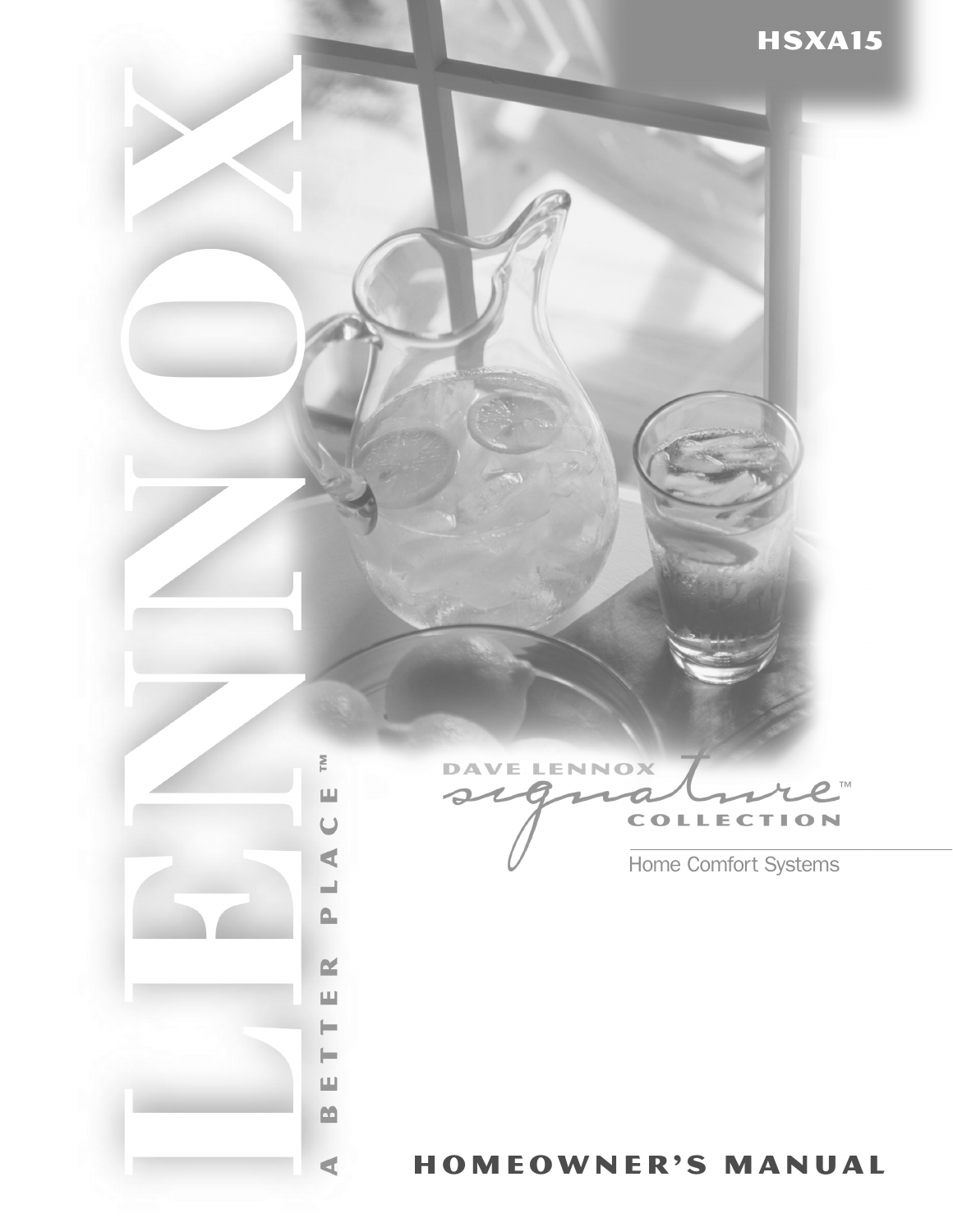## **PROTECT YOUR INVESTMENT...** PROPER MAINTENANCE IS YOUR RESPONSIBILITY

Lennox' HSXA15 air <u>conditioner</u> with R410A combines environmental responsibility  $\mathcal E$  home comfort. You can count on Lennox to make your home more comfortable, more livable... A Better Place  $\mathbb{R}$ .

### **HSXA15 Air Conditioner**

Congratulations! You have made a wise choice with the purchase of your Lennox HSXA15 air conditioner with R410A refrigerant. Lennox prides itself in manufacturing high quality products that keep you comfortable and keep your monthly energy bills low, year after year.

### **Warranties**

Your unit is covered by one of the best warranties in the industry. The compressor in your new HSXA15 air conditioner is designed for use with



R410A refrigerant and is backed by a 10–year limited warranty. All remaining components are covered by a 5–year limited parts warranty. That's one more reason to trust Lennox.

Your Dave Lennox Signature  $\mathbb{N}$  Collection air conditioner includes a sheet which outlines the warranty and its conditions. Keep your warranty along



with other important records concerning the purchase and maintenance of your heating and cooling equipment.

You should be aware that failure to maintain your system as outlined in this manual will void your equipment warranty.

### **Maintenance**

In order to ensure peak performance, your system must be properly maintained. Clogged filters and blocked airflow prevent your unit from operating at its most efficient level.

Ask your Lennox dealer to show you where your indoor unit's filter is located. It will be either at the indoor unit (installed internal or external to the cabinet) or behind a return air grille in the wall or ceiling. Check the filter monthly and clean or replace it as needed.

Disposable filters should be replaced with a filter of the same type and size. If you are unsure about the filter you need for your system, call your Lennox dealer for assistance.

### **Important!**

**Turn off electrical power to the unit at the disconnect switch before performing any maintenance. The unit may have multiple power supplies.**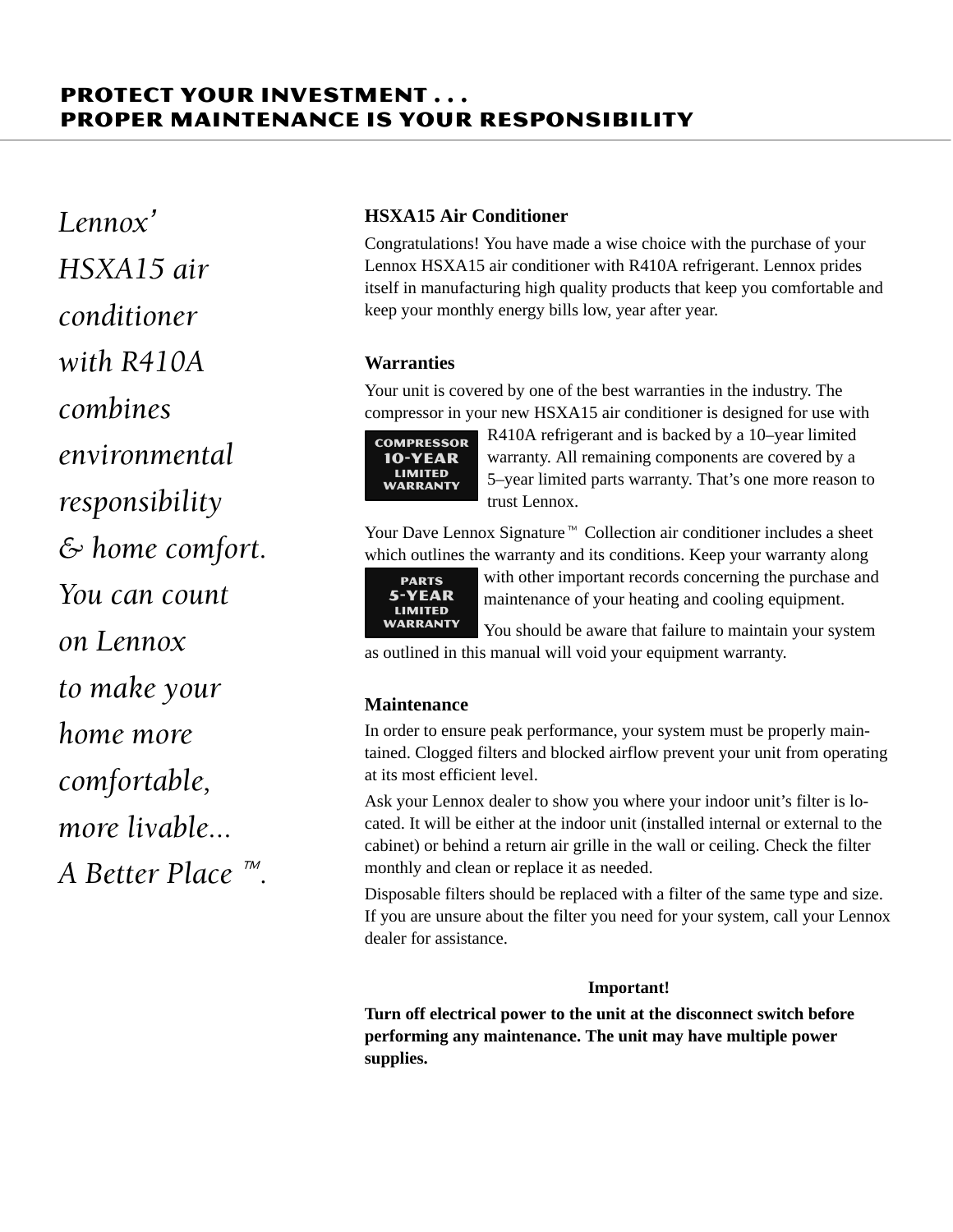Many indoor units are equipped with re-usable foam filters. These filters can be cleaned with a mild soap and water solution. Rinse the filter thoroughly and let it dry completely, before it is returned to the unit or grille.

### **The filter and all access panels must be in place any time the unit is in operation.**

Your system may be equipped with an electronic air cleaner which will provide respiratory relief by removing up to 90 percent of all airborne particles which pass through it. If it is, ask your dealer to instruct you on its maintenance.

Your indoor evaporator coil is equipped with a drain pan to collect condensate formed as your system removes humidity from the inside air. Have your dealer show you where the main condensate drain (and auxiliary drain, if applicable) runs and how to check the drain for any obstruction.

It is also very important to provide unrestricted airflow to the outdoor unit. Leaves, trash or shrubs crowding the unit cause the outdoor unit



to work harder and use more energy. Keep shrubbery trimmed away from the unit and periodically check for debris which may have collected around the unit.

### **Lennox Dealers**

Nobody knows more about the care and operation of your new Lennox equipment than your Lennox dealer. Your Lennox dealer is your best choice for routine maintenance or service. Lennox' Quality Dealer Standards program ensures that when you call your Lennox dealer, you can count on prompt, courteous and professional service.

Before the start of each heating and cooling season, the following service checks should be performed by a qualified service technician. **As always, electrical power to the unit must be turned off prior to any unit maintenance.**

- The outdoor and indoor coils should be inspected and cleaned. The outdoor coil may be flushed with a water hose.

*NOTE – It may be necessary to flush the outdoor coil more frequently if it is exposed to substances which are corrosive or which block airflow across the coil (e.g., pet urine, cottonwood seeds, etc.)*

- The refrigerant lines should be visually inspected and the coils should be checked for leaks.
- Wiring should be checked for loose connections.
- Voltage must be checked at the indoor and outdoor units (units operating).
- The amp-draw at the outdoor fan motor and indoor blower motor should be checked. Values should be compared with those given on unit nameplate.
- Indoor unit filters should be cleaned or replaced.
- The refrigerant charge should be checked and system pressures should be gauged.
- The condensate drain line should be checked for free and unobstructed flow and it should be cleaned, if necessary.